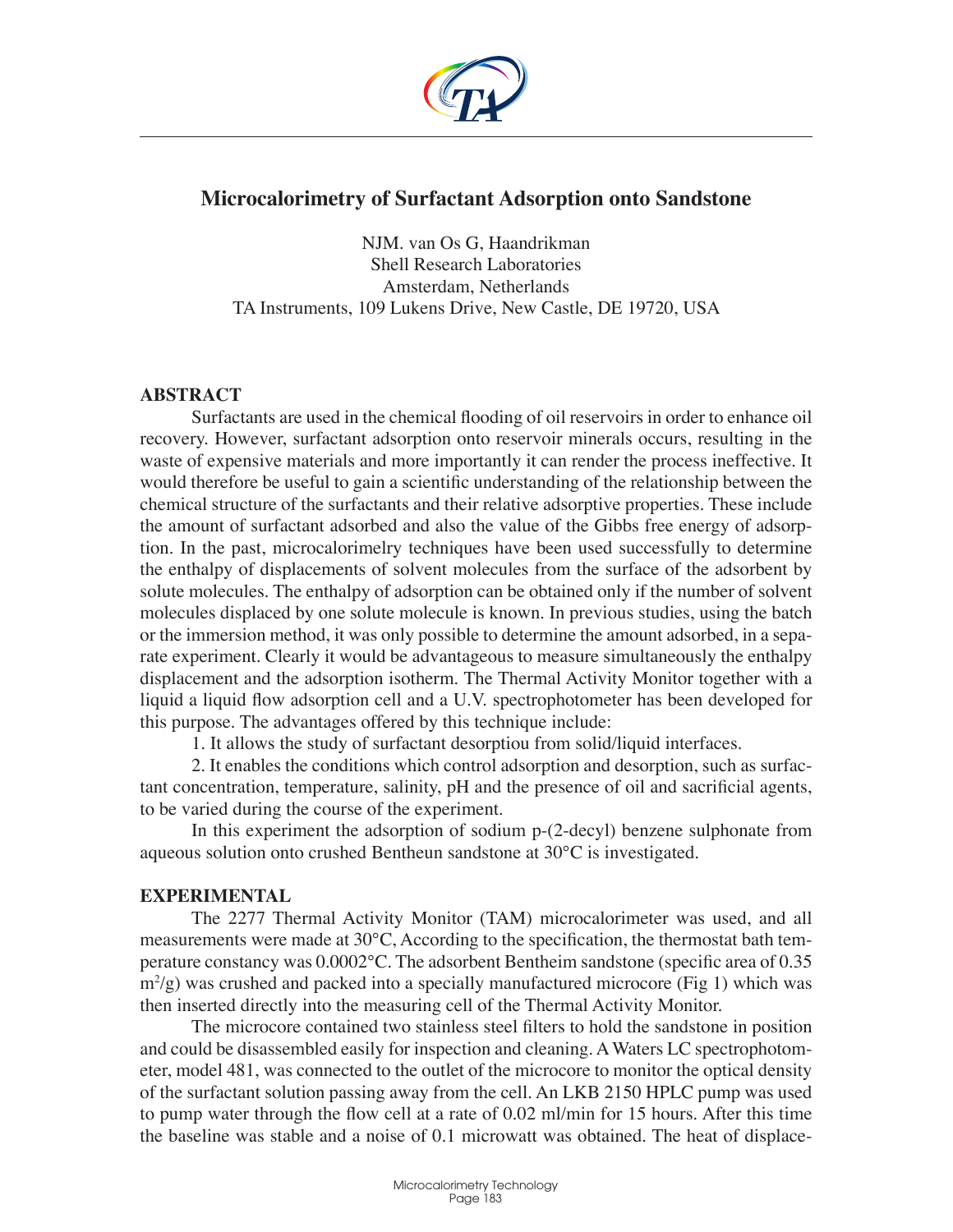ment was determined with solutions containing increasing concentrations of sodium p-(2-decyl) benzenesulphonate. Each new sample was injected after the exothermic curve from the previous injection had returned to the baseline. Glass beads were used as core packing in control experiments in order to determine the (endothermic) heat of dilution.

#### **RESULTS**

The results of these dynamic adsorption studies are shown in Fig 2. The bottom curve indicates how the integral enthalpy of displacement changes with the equilibrium surfactant concentration. It is interesting to note that the curve attains a constant value beyond the critical micelle concentration.

The enthalpy of displacement, disH, can be obtained from Q(2) as follows:

$$
disH = Q(2)\text{-}dilH
$$

where dilH includes all enthalpy changes taking place in solution during dilution. The magnitude of dilH determined in the blank experiments indicated that these effects were in¬significant in the adsorption process. Similar values of dilH were obtained by Berg et al who also employed liquid-flow microcalorimetry to study surfactant adsorption from solution onto a solid surface.

The amount adsorbed



*Fig 1. Section through stainless steel adsorption cell, with principal dimensions shown (mm).*



is obtained from the LC spectroscopic data according to the method used by Noll and others. The results are shown in the top curve of Fig 2. The solid curve drawn through the experimental points is termed the adsorption isotherm and has the same sigmoidal shape as